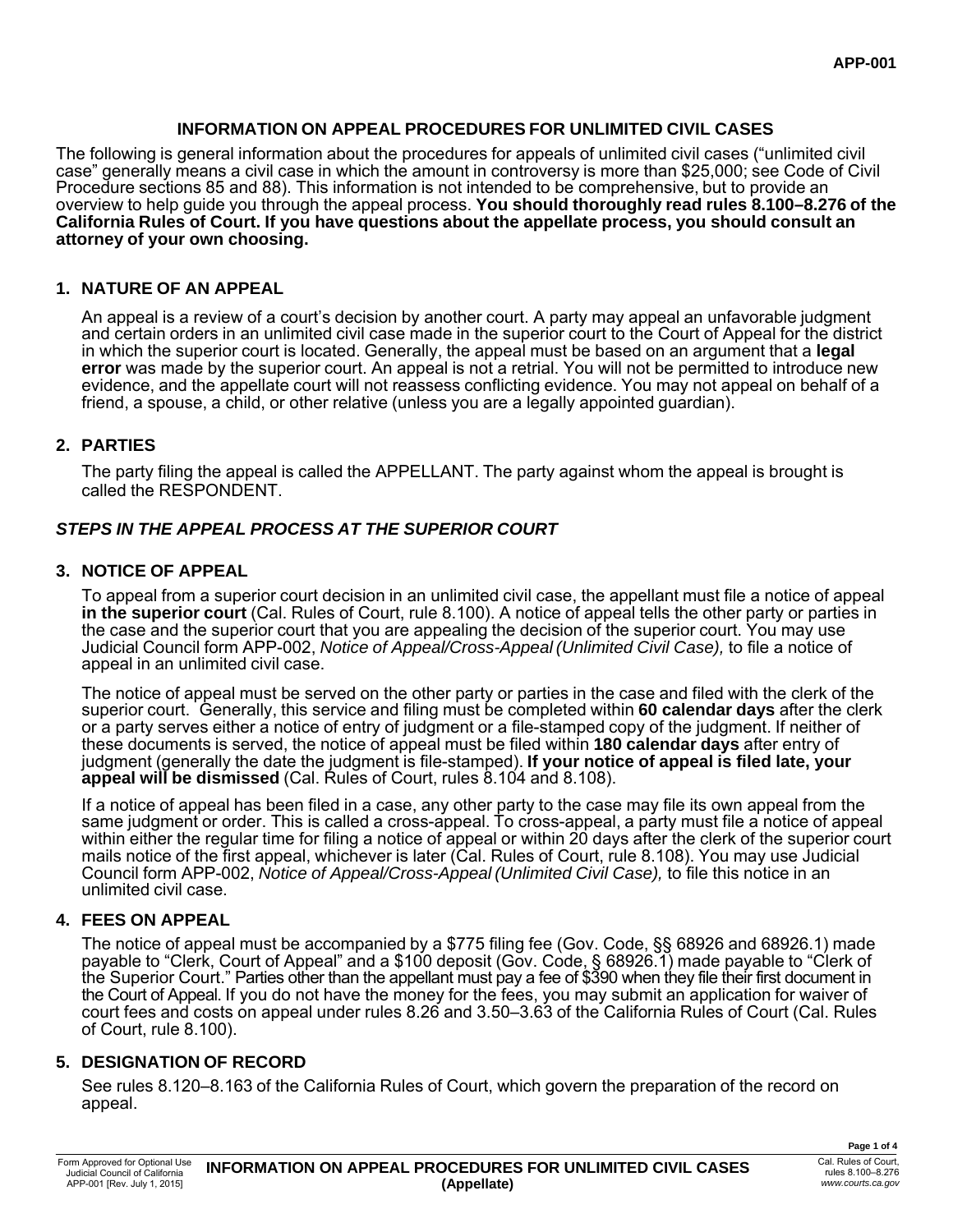Since the appellate court was not present at the trial or other proceedings in the superior court, there must be an official record of the proceedings from the superior court for the appellate court to review in assessing the appeal. Within 10 days of filing the notice of appeal, the appellant must tell the superior court in writing ("designate") what documents and oral proceedings, if any, to include in the record that will be sent to the Court of Appeal. **You will need to designate all the parts of the record that the Court of Appeal will need to decide the issues you raise in the appeal.** You can use Judicial Council form APP-003, *Notice Designating Record on Appeal (Unlimited Civil Case)* to designate the record in an unlimited civil case.

## **Reporter's Transcript**

A court reporter's transcript is a written record (often called the "verbatim" record) of the oral proceedings in the superior court. A reporter's transcript is not required but is usually necessary.

Within 10 days of filing the notice of appeal, the appellant must serve and file with the superior court clerk either a notice designating a reporter's transcript or a notice of intent to proceed without a reporter's transcript (Cal. Rules of Court, rule 8.121). You can use Judicial Council form APP-003, *Appellant's Notice Designating Record on Appeal (Unlimited Civil Case)* to file this notice in an unlimited civil case.

If the appellant chooses to designate a reporter's transcript, among other things, the notice designating this transcript must specify the date of each proceeding to be included in the transcript and must be served on each known court reporter (Cal. Rules of Court, rule 8.130). The names of the court reporters who reported the proceedings are found in the superior court clerk's minute orders, which are prepared for each day of the proceedings and then placed in the superior court file.

With the notice designating the reporter's transcript, the appellant must deposit the approximate cost of transcribing the proceedings designated or one of the substitutions authorized by rule 8.130(b)(3) (Cal. Rules of Court, rule 8.130). The cost may be obtained from the reporter's written estimate or calculated at \$650 per day (more than three hours of court time) or \$325 per fraction of a day (less than three hours of court time) for proceedings that were not previously transcribed. For previously transcribed proceedings, the deposit is calculated at \$160 per day (more than three hours of court time) or \$80 per fraction of a day (less than three hours of court time). If the appellant deposits these funds with the court, the appellant must also pay the court a \$50 fee for holding this deposit in trust, unless the trial court has waived the appellant's fees under rules 3.50–3.63 (Cal. Rules of Court, rule 8.130).

Within 10 days after service of the appellant's designation of the reporter's transcript, the respondent may serve and file a notice designating additional proceedings to be included in the reporter's transcript (Cal. Rules of Court, rule 8.130). Respondent must pay for the cost of transcribing any additional proceedings designated.

If the appellant chooses to proceed without a reporter's transcript, the respondent may not designate a reporter's transcript without first obtaining an order from the reviewing court (Cal. Rules of Court, rule 8.130).

## **Clerk's Transcript or Appendix**

The clerk's transcript is a compilation of the documents filed in the superior court that is prepared by the clerk. An appendix is a compilation of these documents prepared by a party (Cal. Rules of Court, rule 8.124). Within 10 days of filing the notice of appeal, the appellant must serve and file with the superior court clerk a notice indicating what form of the record of the documents filed in the trial court the appellant wants to use. You can use Judicial Council form APP-003, *Appellant's Notice Designating Record on Appeal (Unlimited Civil Case)* to file this notice in an unlimited civil case.

If the appellant chooses to designate a clerk's transcript, the appellant must identify (designate) the documents from the court file that the appellant wants the superior court to include in the clerk's transcript (Cal. Rules of Court, rule 8.122). Each document designated for inclusion in the clerk's transcript must be identified by its title and filing date. If the filing date is not known, the date the document was signed may be used instead (Cal. Rules of Court, rule 8.122).

Within 10 days after service of a notice designating the documents to be included in the clerk's transcript, respondent may serve and file a notice designating additional documents to be included in the clerk's transcript (Cal. Rules of Court, rule 8.122).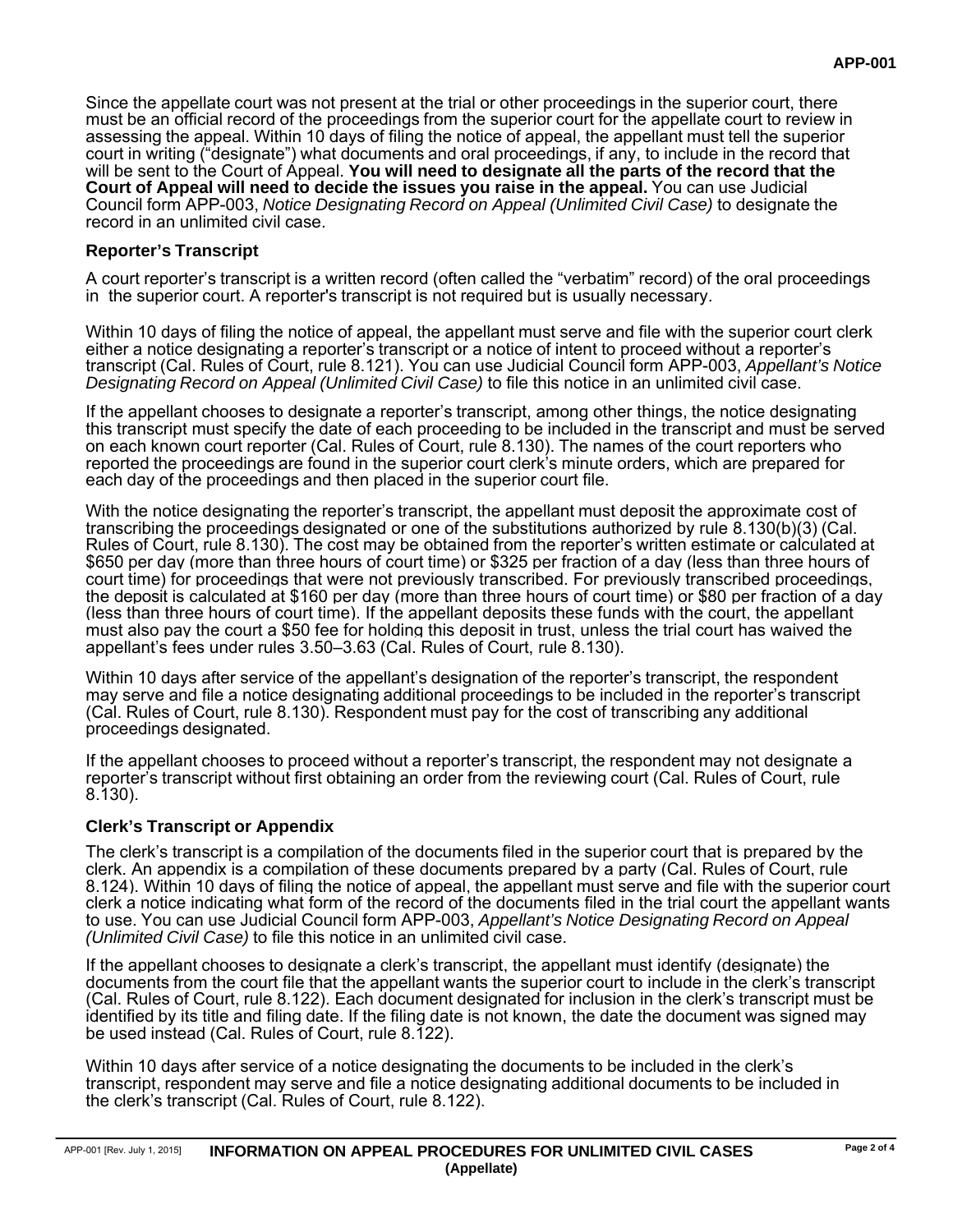The superior court clerk will send the appellant a bill for the cost of preparing an original and one copy of the transcript (Cal. Rules of Court, rule 8.122). Unless the trial court has waived the appellant's fees and costs under rules 3.50–3.63, this bill must be paid within 10 days or the appeal may be dismissed by the Court of Appeal.

If the appellant chooses to prepare an appendix of the documents filed in the superior court, rather than designating a clerk's transcript, that appendix must include all of the documents and be prepared in the form required by California Rules of Court, rule 8.124. The parties may prepare separate appendixes or stipulate (agree) to a joint appendix. If separate appendixes are prepared, each party must pay for its own appendix. If a joint appendix is prepared, the parties can agree on how the cost of preparing the appendix will be paid or the cost will be paid by the appellant(s) (Cal. Rules of Court, rule 8.124).

## **6. FILING OF CLERK'S AND REPORTER'S TRANSCRIPTS (IF ANY)**

If the appellant chooses to designate a clerk's transcript, after all the fees have been paid, the superior court clerk will compile the requested documents into a transcript format and forward the original clerk's transcript, together with the original reporter's transcript, if any, to the Court of Appeal for filing. A copy of the transcript(s) will be sent to the appellant. If the respondent has purchased a copy, the clerk's transcript will also be mailed to the respondent (Cal. Rules of Court, rules 8.122, 8.130, and 8.150).

### **7. ABANDONMENT OF APPEAL**

If the appellant decides not to proceed with the appeal and the record has not yet been filed in the Court of Appeal, the appellant must file an abandonment of appeal in the superior court (Cal. Rules of Court, rule 8.244). You can use Judicial Council form APP-005, *Abandonment of Appeal (Unlimited Civil Case)*, for this purpose.

# *STEPS IN THE APPEAL PROCESS AT THE COURT OF APPEAL*

### **8. CIVIL CASE INFORMATION STATEMENT**

Within 15 days after the trial court clerk mails out a notice that a notice of appeal has been filed in an unlimited civil case, the appellant must serve and file in the Court of Appeal a completed *Civil Case Information Statement* (form APP-004), attaching a copy of the judgment or appealed order that shows the date it was entered (Cal. Rules of Court, rules 8.100 and 8.104).

## **9. SERVING AND FILING APPENDIX IN LIEU OF CLERK'S TRANSCRIPT**

If a party chooses to prepare an appendix of the documents filed in the superior court under rule 8.124 rather than designating a clerk's transcript, the party preparing the appendix must serve the appendix on each other party (unless the parties have agreed or the Court of Appeal has ordered otherwise) and file the appendix in the Court of Appeal. A joint appendix or an appellant's appendix must be served and filed with the appellant's opening brief. A respondent's appendix, if any, must be served and filed with the respondent's brief. An appellant's reply appendix, if any, must be served and filed with the appellant's reply brief (Cal. Rules of Court, rule 8.124).

### **10. BRIEFS**

A brief is a party's written description of the facts in the case, the relevant law, and the party's argument. The preparation and filing of briefs is governed by rules 8.200–8.224 of the California Rules of Court. Parties are encouraged to read these rules thoroughly and comply accordingly.

### **Contents and Format of Briefs**

See rule 8.204 of the California Rules of Court.

The brief must clearly explain, using references to the clerk's and reporter's transcripts (or other form of the record being used), the claimed legal errors in the superior court proceedings. Each brief must be no longer than 14,000 words if produced on a computer (you can rely on the word count provided by your computer in meeting this requirement) or up to 50 pages if produced on a typewriter. The brief must contain a table of contents and a table of authorities.

### **Service and Filing of Briefs**

The appellant's opening brief must be served and filed within 40 days after the record is filed in the Court of Appeal or 70 days from the date the appellant elects to proceed under rule 8.124 with no reporter's